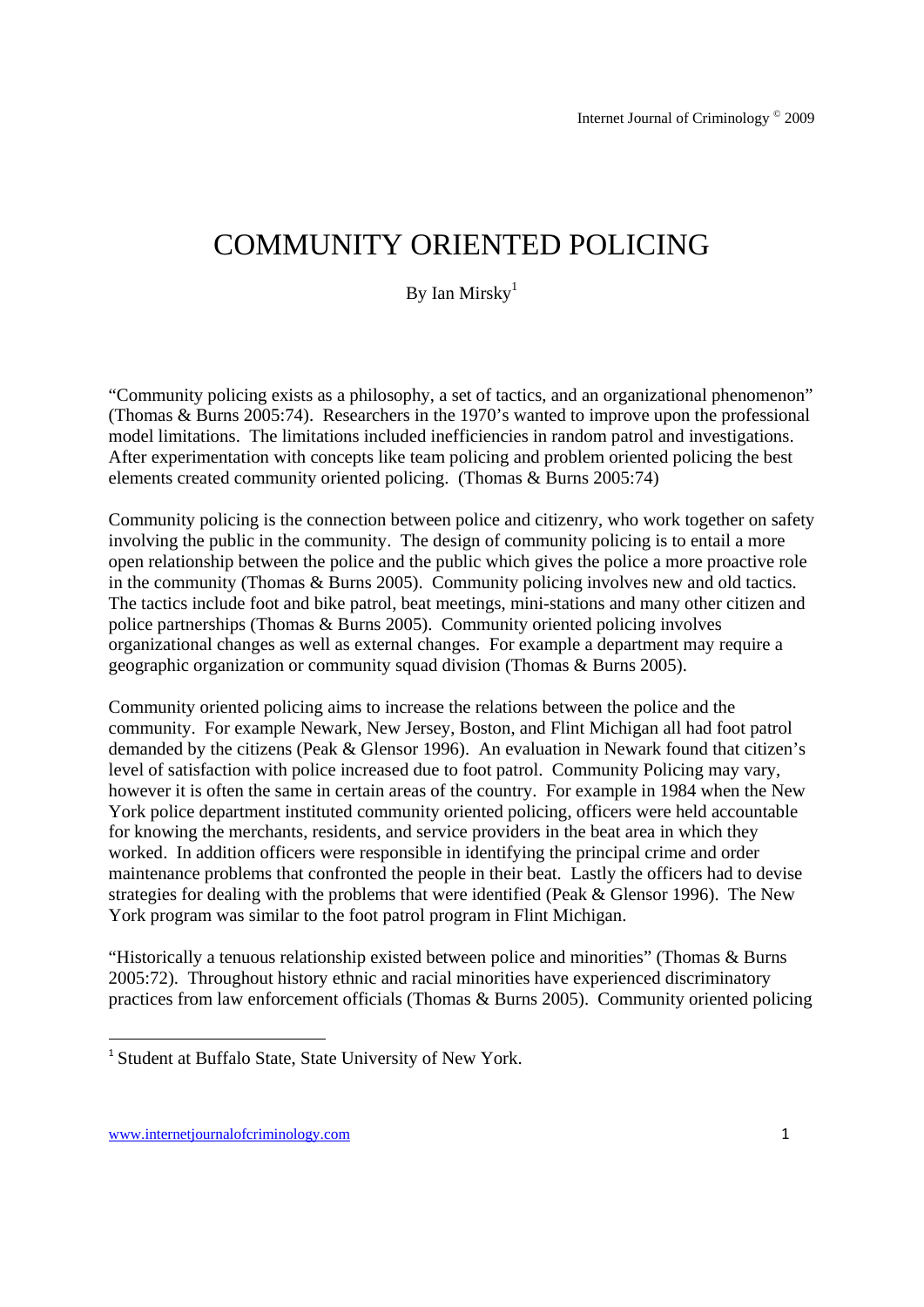came about due to the tenuous relationship between police and minorities. Latinos and African Americans usually encounter excessive force from police, in addition to racial profiling in jurisdictions with a sizeable minority population. People of African American decent and Latinos hold more negative views of police than do whites (Thomas & Burns 2005). Latino's perception may be shifting according to a latest study. The study suggests that Latino's perception of police is increasing and that they have a more favorable view than do African Americans (Thomas & Burns 2005).

A survey conducted in 1999 concluded that more than one-third of United States citizens held positive attitudes toward their local police department. However 85% of whites felt favorable toward the police and only 58% of African Americans felt the same way. Community oriented policing originated from this problem or need. Police departments across the country employed community policing strategies as a way to significantly enhance the relations between the police and the community they serve. Community oriented policing was initiated after the 1967 Presidential Commission on Law Enforcement (Thomas and Burns 2005). The commission made several recommendations one of them being the use of community oriented policing to reduce the tensions between minorities and police agencies (Thomas & Burns 2005).

The problems that led to the policy of community oriented policing started in the late 1960's. During this time tensions between the public and the police were strained, especially in the minority community. Studies conducted at the time reveal that an overwhelming number of minorities particularly African Americans, had negative perceptions of the police. A movement that began in Michigan during the late 1960's wanted to bring the community and police closer together (Peak & Glensor 1996). A man named Louis Radelet was responsible for bringing attention to community oriented policing as a solution to the problems between the community and the police (Peak & Glensor 1996). He was very influential in finding the problems between the police and the community. Furthermore he helped mediate problems that led to tensions between the police and community. Louis founded (NIPCR) or the National Institute on Police and Community Relations at Michigan State University (Peak & Glensor 1996). During the 15 years of the institute's existence conferences were held for five days during May every year. The purpose was to bring police officers and community leaders together to discuss common problems among each other (Peak & Glensor 1996).

The reasons regarding the initiation of community oriented policing are many and unique. The first reason was the rising crime rate and the ineffectiveness of conventional police methods during the late 1960's (Gianakis, & Davis 1998). The police were confronted with concerns about racial conflicts, riots, civil rights demonstrations, political protests, and crime (Gianakis, & Davis 1998). Police administrators during this time were more willing to open the door to researchers. The willingness of the administrators led to the development of the most important policing research organizations, The Police Foundation and (PERF) known as the Police Executive Research Forum (Gianakis, & Davis 1998).

www.internetiournalofcriminology.com 2 Increase of fear overwhelmed the public. Americans abandoned churches, parks, public transportation, shopping centers, and neighborhoods (Gianakis, & Davis 1998). The level of fear and crime did not always correspond. For example in areas with low crime, a level of fear was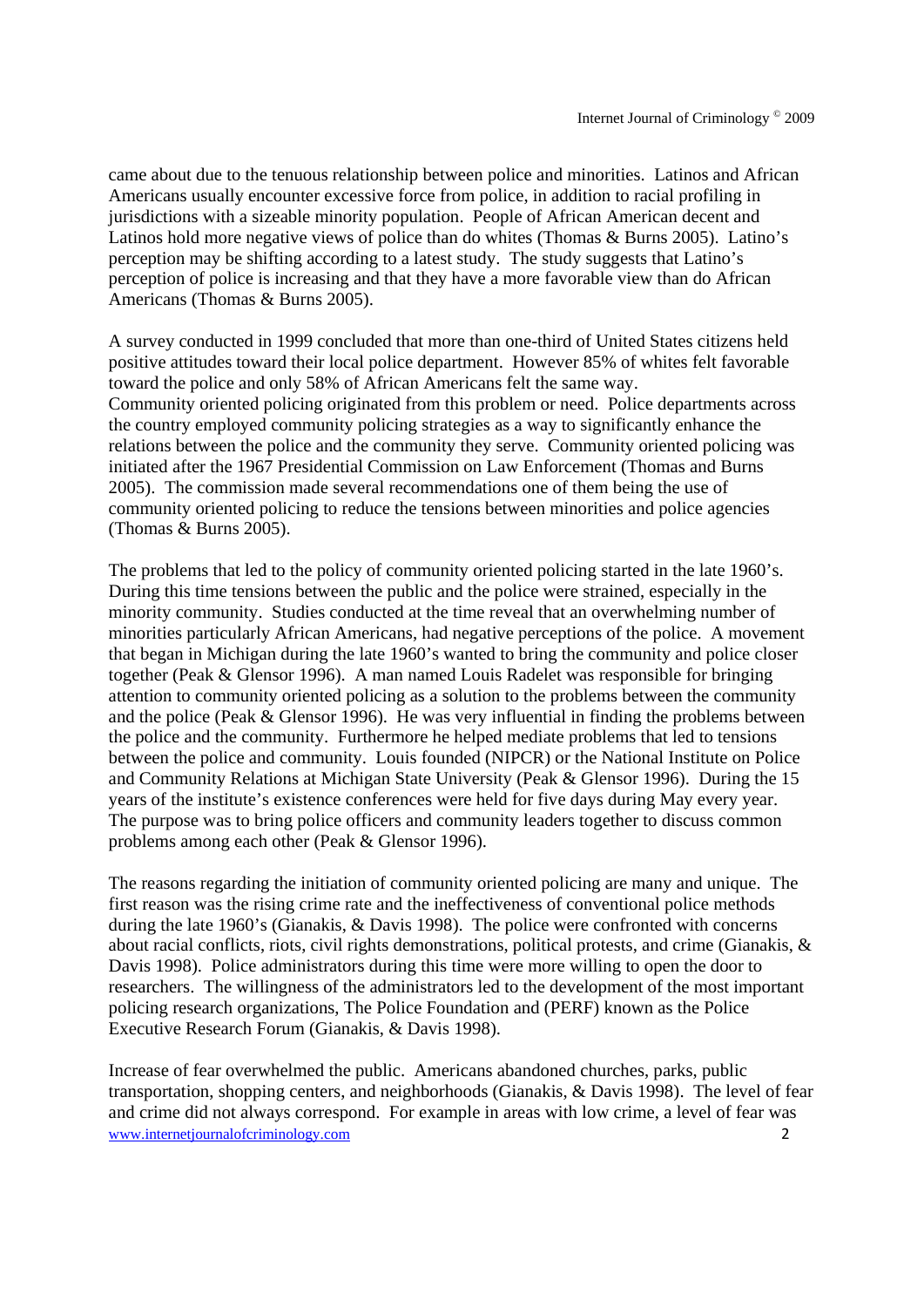high. The minority population protested not only mistreatment by law enforcement, but a lack of respect and treatment from the police (Gianakis, & Davis 1998).

The antiwar movement should not be overlooked when discussing problems that confronted police departments around the country. Students who resisted police questioned their legitimacy and minorities rioted against them for what they represented (Peak  $& G$  Glensor 1996). During this time the public questioned police tactics due to the brutalizing of citizens by police. In addition the police lost a significant portion of their financial support due to the erosion of public support (Peak & Glensor 1996). Minorities and women insisted that law enforcement agencies represent them if the agencies were to be considered legitimate (Peak & Glensor 1996). Police work continued to be routine and petty rules governed officer's behavior thus lead to the rise of militant unionism (Peak & Glensor 1996). Social changes of the 1960's and 1970s affected policing in America. However the civil rights movements, antiwar movements, crime, and riots were not the only impact in making the policy of community oriented policing (Peak & Glensor 1996).

A number of Supreme Court decisions curtailed practices by law enforcement that infringed on the rights of citizens (Peak & Glensor 1996). For example; Miranda v. Arizona 384 U.S. 436 (1966), the Supreme Court ruled that the defendant's  $5<sup>th</sup>$  amendment right was violated. (Peak & Glensor 1996). This ruling relates to community oriented policing due to the tensions between law enforcement and the citizens of America. Another Supreme Court ruling that has made an impact is the case of Mapp v. Ohio 367 U.S. 643 (1961) this case extended the tensions between the public and law enforcement by creating uproar between the tough on crime crowd v. the civil liberties crowd (Peak & Glensor 1996). In this case the government violated Mapp's  $4<sup>th</sup>$ amendment right.

The rulings of the Supreme Court during the 1960's relates to the activism of lawyers and citizens for social justice. Policy makers faced the task of making policies that would help rebuild relations between the community and law enforcement (Peak & Glensor 1996). Law enforcement administrators were desperate for solutions in resolving crime and relations between their department and the community (Peak & Glensor 1996). Furthermore law enforcement had battles within the department and with politicians.

Street v. New York 394 U.S. 576 (1969) relates closely to community oriented policing due to fixing relations with war protestors. The Supreme Court ruled that a New York state law banning flag burning is unconstitutional (Peak & Glensor 1996). The reasons include the  $14<sup>th</sup>$ amendment and the  $1<sup>st</sup>$  amendment. The  $14<sup>th</sup>$  applies the constitution to the states and the  $1<sup>st</sup>$ freedom of speech.

Another Supreme Court case that involves community oriented policing is Robinson v. Florida 378 U.S. 153 (1964) the court ruled that it was unconstitutional to arrest black and white citizens trying to eat at a restaurant. (Peak & Glensor 1996). This ruling could have influenced the atmosphere facing the minority side of why and how community oriented policing came about (Peak & Glensor 1996).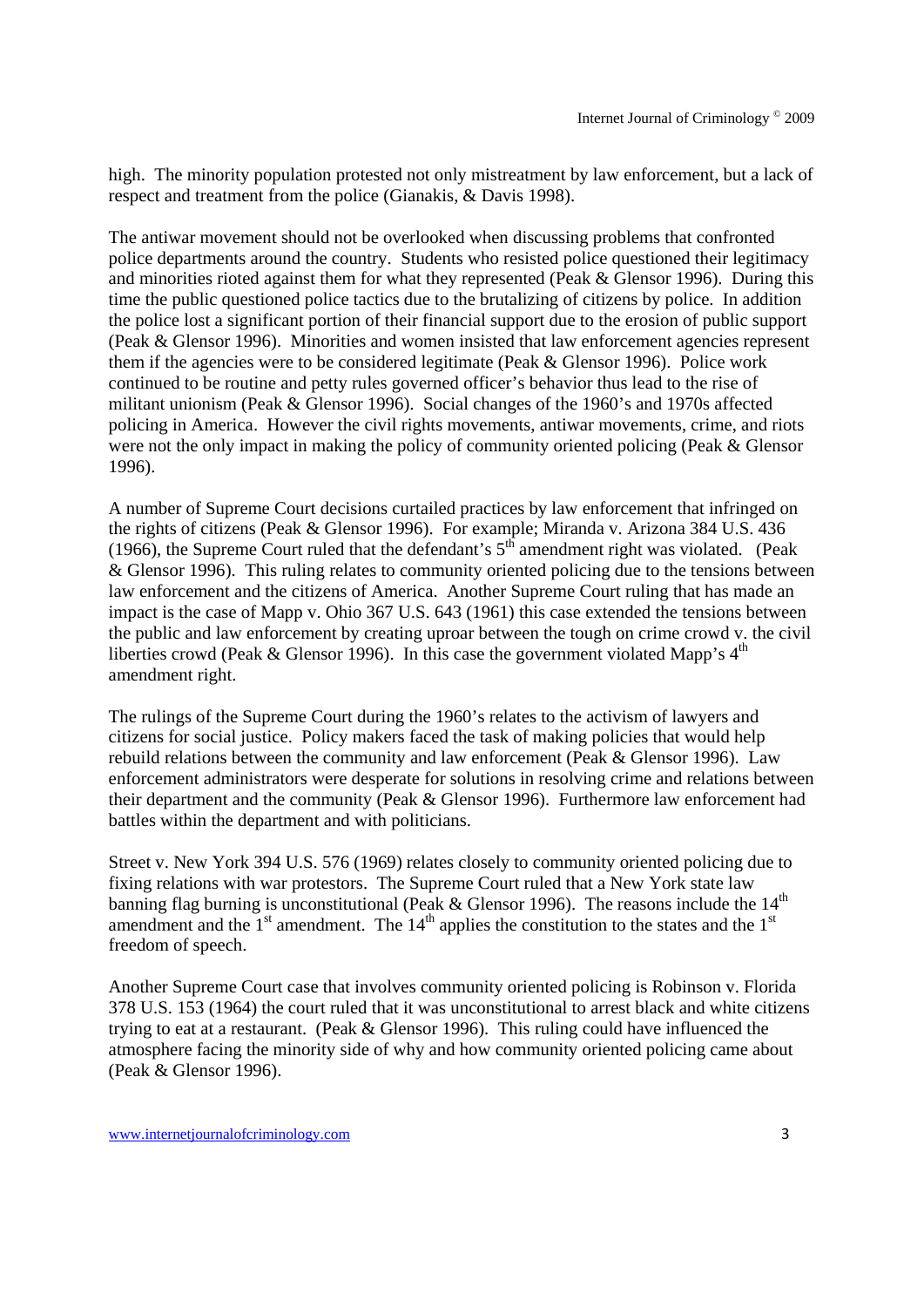While community oriented policing originated out of police minority relations, the policy addressed concerns of not only racial minorities but whites as well.

The effects of community oriented policing had been more positive for whites and less for blacks. The idea of community policing had a positive influence on Caucasians perceptions (Perrott, 1999). Decreased police presence can influence the way Latinos and whites view police, if the police presence was weak than Latinos and whites had a less favorable view of police (Perrott, 1999). Voluntary contact with the neighborhood police officer did not change the perceptions of whites, blacks, and Latinos (Perrott, 1999). Whites, blacks, and Latinos regard police more highly when they believe that community oriented policing existed in their community (Perrott, 1999).

Perceptions of serious crime lower the satisfaction rate of police for African Americans and whites. African American and white perception of police vary according to the city in which they reside; however Latinos perception is not affected by the city (Perrott, 1999).

Compared to the way cities view community oriented policing whites, blacks, and Latinos have a less influential attitude (Perrott, 1999). Community policing is more effective for blacks, whites, and Latinos compared to other groups. Despite the implementation of community oriented policing being to improve police minority relations, whites perceptions are higher than Latinos and blacks (Perrott, 1999).

While the implementation of community oriented policing leads to an increase in patrol presence and contact with citizens whether voluntary or not, residents in minority neighborhoods usually will see police presence as a crackdown on their community even if it is due to community policing (Perrott, 1999). Community policing saturates neighborhoods with more police which leads to more contact with the public. This in turn would lead to a less favorable opinion of the police by minorities (Perrott, 1999).

Community policing is different in every state and the federal government may support programs with funding. The way in which each state runs there community oriented policing program varies according to how young the city is and if there is a sense of community. Community oriented policing has been most effective among homeowners, middle income families, and whites (Peak & Glensor 1996). According to Samuel Walker the communities that need community policing the most are the ones that are unable or unwilling to take advantage of it (Peak & Glensor 1996).

Community oriented policing is implemented based on the philosophy that crime can be associated with macro social conditions (Wilson & Petersilia 2004). Macro social conditions are problems such as lack of education, racial and ethnic oppression, economic disparities, and health resources (Wilson & Petersilia 2004). Community oriented policing philosophy believes that macro social conditions effect micro social relations in a community (Wilson & Petersilia 2004). Neighborhoods with more activities and involvement with other residents had less crime than those who did not have activities or involvement with residents (Wilson & Petersilia 2004).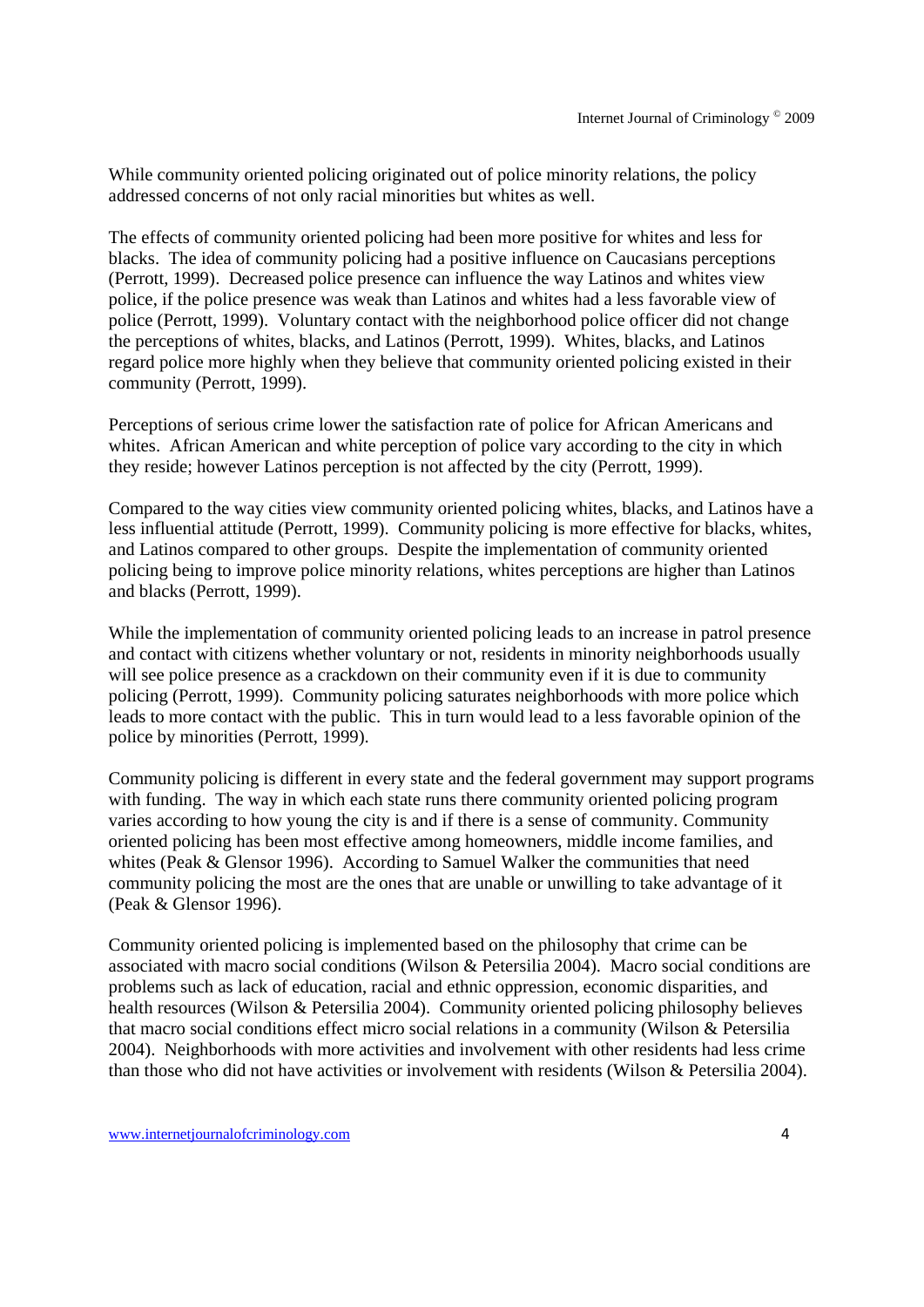Community oriented policing may increase the number of lawsuits filed against police agencies. Current research cannot claim that an increase is due to community oriented policing however more research is needed (Worrall & Gutierrez 1999). In addition officers under the umbrella of community oriented policing are more likely experience increase risk of civil liability due to the high level of interaction with the public (Worrall & Gutierrez 1999). Civil liability seems to be growing however most police administrators do not believe that it has grown to the point of an epidemic (Worrall & Gutierrez 1999).

Implementation of community oriented policing vary from state to state and city to city. In Atlanta a mini station was created on the grounds of public housing complexes. Thus helping repair the relationship between the residents of the complex and police (Peak & Glensor 1996). For example lines by drug sellers were hung across escape routes they used, police and the staff of the complex worked to remove the improperly strung lines (Peak & Glensor 1996). Philadelphia police performed an environmental survey on public housing to learn about hot spots and drug related features of the area (Peak & Glensor 1996). Tulsa assigned officers to housing complexes to develop programs such as social events, and athletic activities (Peak & Glensor 1996). In addition they developed programs to help provide role models for the youths and to assist the community in finding employment (Peak & Glensor 1996). In San Diego the sale of illegal drugs became a problem. Police patrolled on foot and automobile through areas of high drug activity and the used aggressive enforcement to tackle the problem (Peak & Glensor 1996). A survey was used to figure out which areas had problems related to drugs and crime (Peak & Glensor 1996). Once police fixed up one area they would move to the next. Several areas were identified as hot spots which required police attention (Peak & Glensor 1996).

Theories can help explain why policies were created and implemented. There are several theories that can explain why community oriented policing was implemented. The theories give reason to policies and their implementation.

Routine Activity theory states that an individual will commit a crime given three factors. The first is a motivated offender, a person who is prepared and willing to commit a criminal act (Bennett, 1991). The second factor is a suitable target such as an unlocked car in a dark alley. The last factor is the absence of a capable guardian (Bennett, 1991). A capable guardian is a person or persons willing and able to prevent such a crime (Bennett, 1991).

Community oriented policing relates to Routine Activity theory due to the patrol that is done in the community and repairing relations so that community members act as a capable guardian (Bennett, 1991). Furthermore community oriented policing stops the motivated offender by taking away the means and will of the offender. For example community oriented policing works with the community to stop illegal gun sales and drug use thus preventing a motivated offender. The creating of a capable guardian is implemented in many ways. The first is the patrol that a local police department performs (Bennett, 1991). The patrol may include bike, foot, and car while tackling hot areas. In addition to the patrols community oriented policing involves the citizens of the community (Bennett, 1991). For example if a citizen witnesses someone breaking into a car that person is more likely to call the police if they have a favorable view of the police. Considering that community oriented policing is designed to repair relations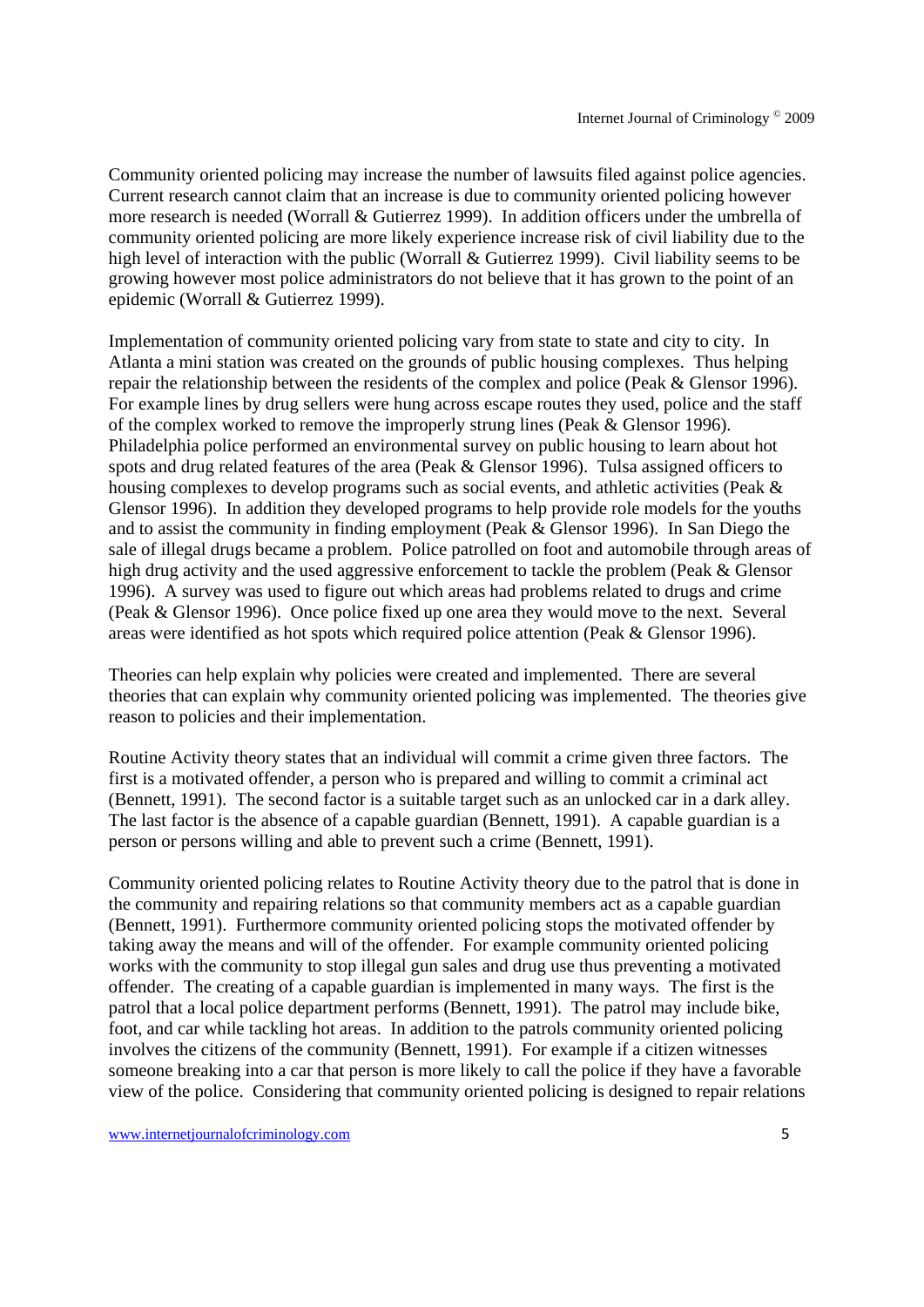between the police and the citizens of the community in which they serve this helps create a capable guardian (Bennett, 1991).

Another theory that helps explain the policy of community oriented policing is called Social Bond Theory or Social Control Theory (Vowell, 2007). This theory was written in 1969 by a man named Travis Hirschi (Vowell, 2007). The theory states that a person will refrain from delinquency if they have some bond with other persons in society (Vowell, 2007). Four bonds are required if the delinquent will engage in pro-social behavior. Attachment is a type of bond where a child identifies with parents, teachers, and friends (Vowell, 2007). Commitment is the extent in which the child obeys authority such as parents and teachers (Vowell, 2007). Involvement is the extent that the child is busy doing pro-social activities such as playing sports or homework (Vowell, 2007). Belief is the bond that the child wants to obey the law and support pro-legitimate activities (Vowell, 2007).

Social control theory relates to community oriented policing due to the involvement of the police in the community. The bond of attachment is related when the police work with schools to help children identify with authority figures. For example school resource officers and DARE programs. Community oriented policing helps with the commitment bond by creating a sense of pride for students to obey authority by creating rewards for doing so. Community oriented policing helps with involvement by creating after school programs with the community and working with the community to help delinquents stay out of trouble with programs geared toward pro-social activities (Vowell, P., R. 2007). Community oriented policing helps with the belief by repairing the relations between the police and communities thus having delinquents believe that police are good and wanting to obey the law (Vowell, P., R. 2007).

Community oriented policing is lacking empirical support. Studies have not found a community level effort that has been empirically effective. However other studies show that community oriented policing that works with schools and involves police intervention along with community efforts has reduced crime (Wilson & Petersilia 2004). The impact of community oriented policing varies directly with the way in which relations between the community and police are constructed and managed. Furthermore the collaboration between community members and the police depend on how successful the policy of community oriented policing is implemented (Wilson & Petersilia 2004).

Despite one of the goals of community-oriented policing to improve police-minority relations, community policing has a more positive effect on whites rather than minorities (Thomas & Burns 2005). According to the community in which the police are located, the social concerns may vary. For example African Americans regard social disorder differently than whites. Furthermore African American attitudes toward the police may vary based on social disorder (Thomas & Burns 2005). The effects of community policing regarding a community depend on the perceptions of the police. For example residents who voluntarily interact with the police either through street interaction or service calls are more likely to hold favorable opinions of the police (Thomas & Burns 2005).

www.internetiournalofcriminology.com 6 One alternative to community-oriented policing is called problem-oriented policing. This particular type of policing consists of the police looking for long-term solutions to any given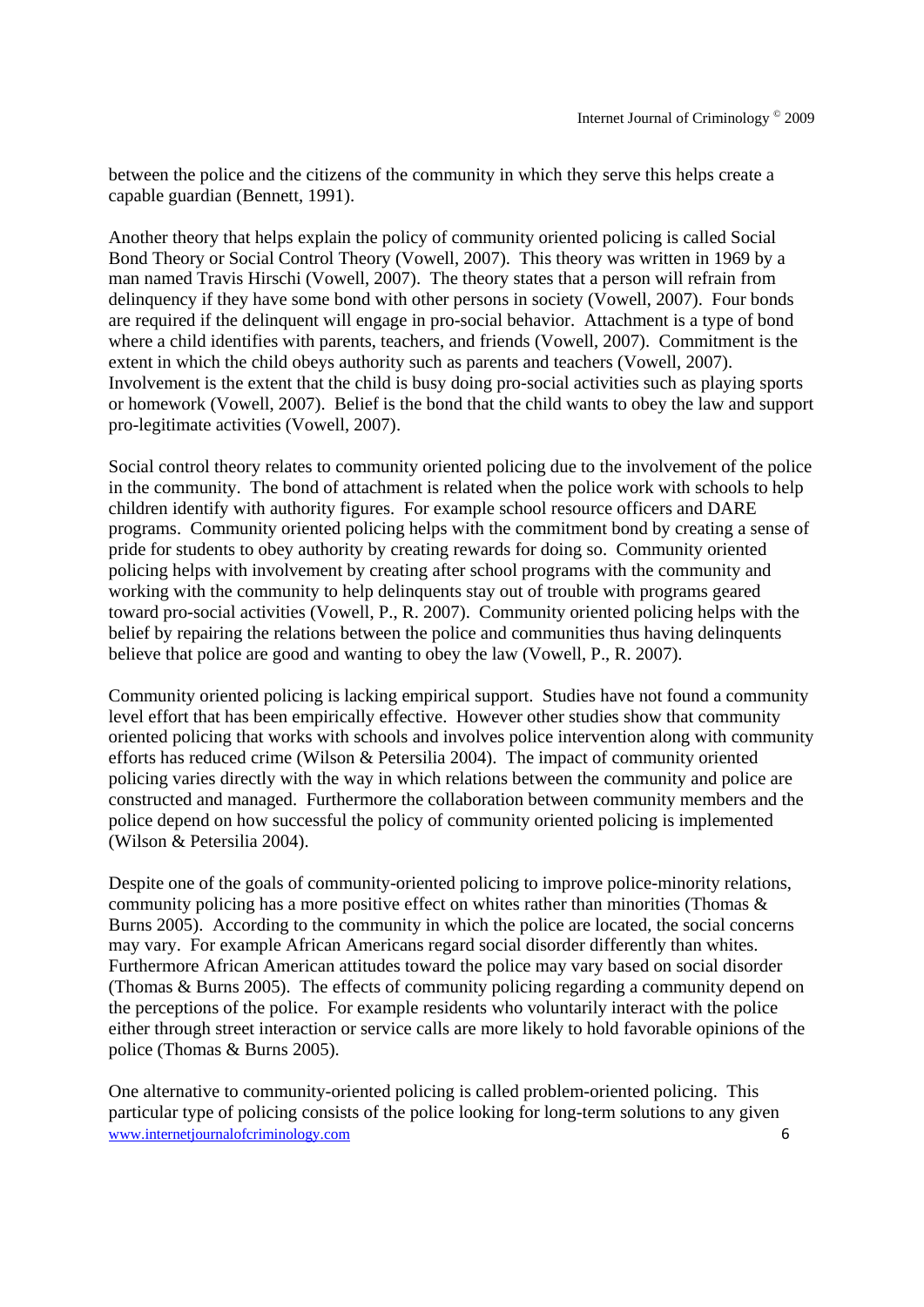problem. Furthermore problem-oriented policing involves a strategy for solving a variety of problems (Peak & Glensor 1996). Additionally community groups, outside agencies, and government agencies coordinate with police to solve problems.

Another type of policing alternative to community oriented policing is called team policing. Team policing became a popular reform effort in the late 1960's. However team policing eventually failed (Peak & Glensor 1996). I shall explore why team policing failed later on in this paper. Team policing assigned officers to a particular neighborhood and those officers were responsible for police services in the area of assignment (Peak & Glensor 1996). The goals of team policing were various and plentiful and included police department restructuring, improving community and police relations, enhancing morale among the officers, and promoting change within the police organization (Peak & Glensor 1996).

Team policing had several reasons for failure. The experiments were hastily implemented and poorly planned which resulted in street level officers not understanding what their responsibility was (Peak & Glensor 1996). Furthermore team policing failed due to many problems which can be used to advance the practices of community-oriented policing. On the management level, mid-level staff was intimidated by team policing and sabotaged the experiment. In addition many concept elements were never clearly stated (Peak & Glensor 1996). For example the policy never made it clear how citizen's concerns in police policymaking should be addressed. Lastly it involved changes in police organization but not in police services.

The alternatives to community-oriented policing are at best equal to or worse than the policy. Problem-oriented policing cannot survive without the aspect of community policing involved. Community oriented policing works best when combined with the knowledge of team policing and problem oriented policing.

The negative effects of community-oriented policing are many. One of the effects to examine is liability lawsuits. Considering that community oriented policing calls for changes in the interaction between citizens and police, public managers should be aware of the consequences associated with change in the way officers do their jobs (Worrall & Gutierrez 1999). The performance of officers or police administrators can depend on whether a liability lawsuit is filed against a police agency. Furthermore a lawsuit against a police agency may become more likely due to the ambiguous legal requirement of the color of the law (Worrall & Gutierrez 1999). The reason why the color of the law may become a problem is it contrasts with traditional policing in traditional policing definitions were laid out as to what an officer could do or could not do under the standard operating procedures (Worrall & Gutierrez 1999). Researchers have found that risk taking leads to more litigations and community-oriented policing involves risk taking due to the modern management that is involved in community oriented policing (Worrall & Gutierrez 1999). Prior research has found that only nine percent of police officers interviewed had substantial fear of civil litigation. Furthermore a study conducted in 1996 found that thirty one percent of state police agencies feared some form of civil liability (Worrall & Gutierrez 1999). Police administrators do not view liability lawsuits as a problem and believe that it can be used as a deterrent to misconduct by officers (Worrall & Gutierrez 1999).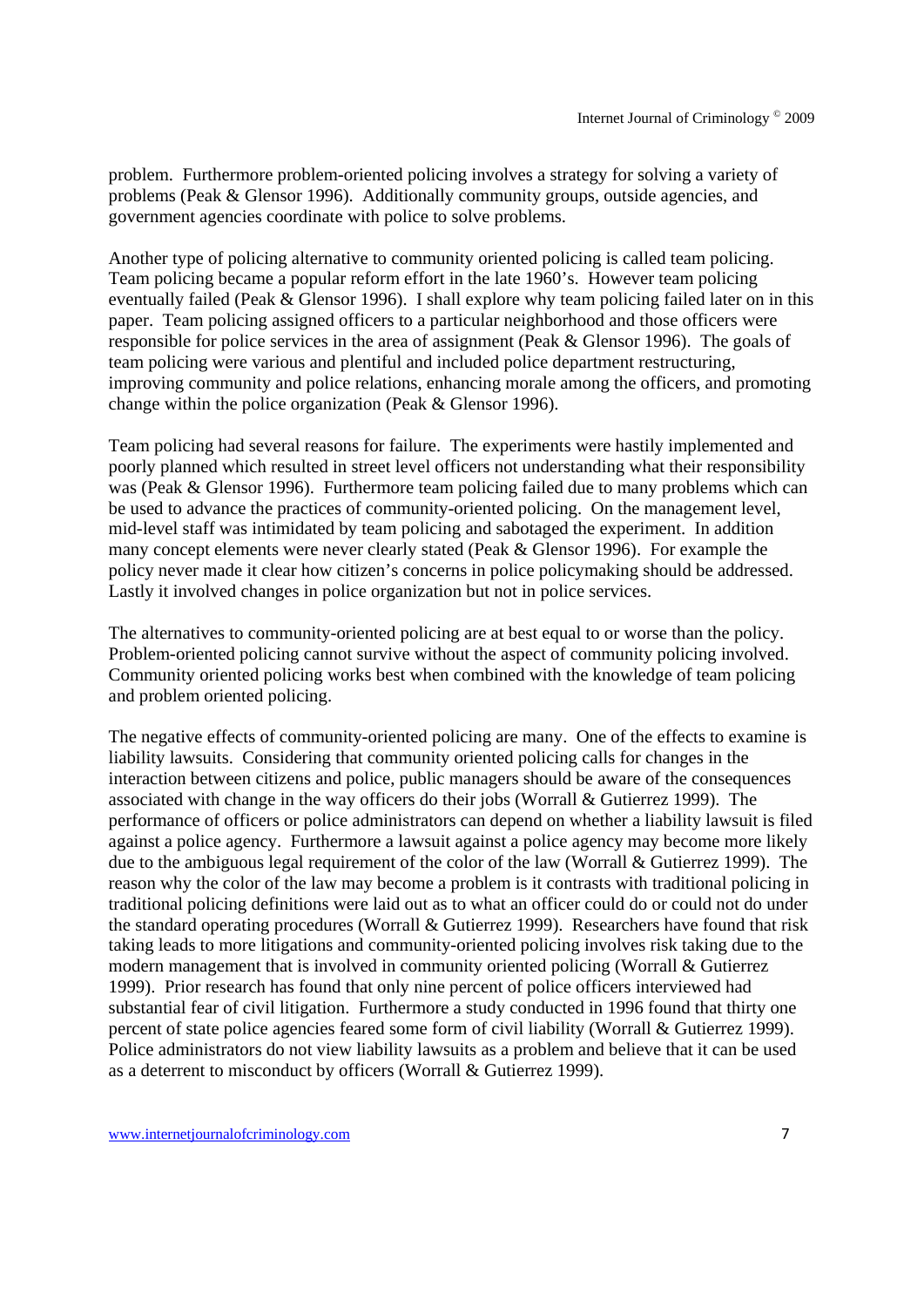The nature and extent of the civil liability problem can only be speculated due to the fundamental limitations of available data (Worrall & Gutierrez 1999). However lawsuits against police agencies have increased since the 1960's with an estimated 30,000 civil actions filed against police annually (Worrall & Gutierrez 1999). Furthermore future research is needed to confirm the relationship between liability lawsuits and community oriented policing (Worrall & Gutierrez 1999).

The argument of whether police should define or shape a community's norm has come to the forefront of issues concerning community oriented policing. Writers argue that enforcing norms and enforcing the law takes away the political neutrality of the police (Goetz, 1996). Furthermore political entanglements may occur when police are asked to take sides in battles between neighbors or racial bigots (Goetz, 1996). In addition opponents of community oriented policing argues that citizens will gain control over the police. For example principles such as community relations, creative problem solving, and crime prevention are the greatest threat to neutrality. Thus helping influential citizens have more control of the police in their community (Goetz, 1996). Considering police must focus on the symptoms and the problems of crime, this makes them politically involved in agencies around or located in the community (Goetz, 1996). Furthermore the concern of police advising how certain grants and funds are allocated along with powers of patronage are often used by opponents to argue against community policing (Goetz, 1996).

The community organizing role of police in any given community shows that a viable community is there to organize (Peak & Glensor 1996). The police under community policing must create a feeling of community or middle class values in a community that does not share the same sense of value. For example community policing was more effective among the middle class, homeowners, and Caucasians rather than the poor, renters, and racial minorities (Peak & Glensor 1996). Disorganized communities that may have powerless citizens do not have the same competence to work with the police as organized communities in middle class neighborhoods possess (Peak & Glensor 1996). There is no single community, therefore no single way to conduct community policing. To illustrate this concept, opponents argue that some groups do not want a continued police presence. Wealthier households use the police more often for less serious crimes. However low-income households use the police for more violent crimes (Peak & Glensor 1996).

Officer discretion has become an issue in community-oriented policing. Direct and constant contact with the public can lead to abuses by officers (Weisburd, & Eck 2004). Officers could be encouraged by the public to use methods outside of their training to handle the problems that the public faces (Weisburd, & Eck 2004). Furthermore community policing places a high value on the responsiveness by police to the community. Arguments from opponents state that community policing will weaken the rule of law by the expanded use of discretion that may come from the implementation of community policing (Weisburd, & Eck 2004).

www.internetiournalofcriminology.com 8 The demands of community-oriented policing may be too much for police officers. Authors have speculated whether law enforcement personnel can fulfill the demands of community policing (Weisburd, & Eck 2004). Officers will have to mitigate problems according to the needs of the community. Furthermore certain skills are required such as problem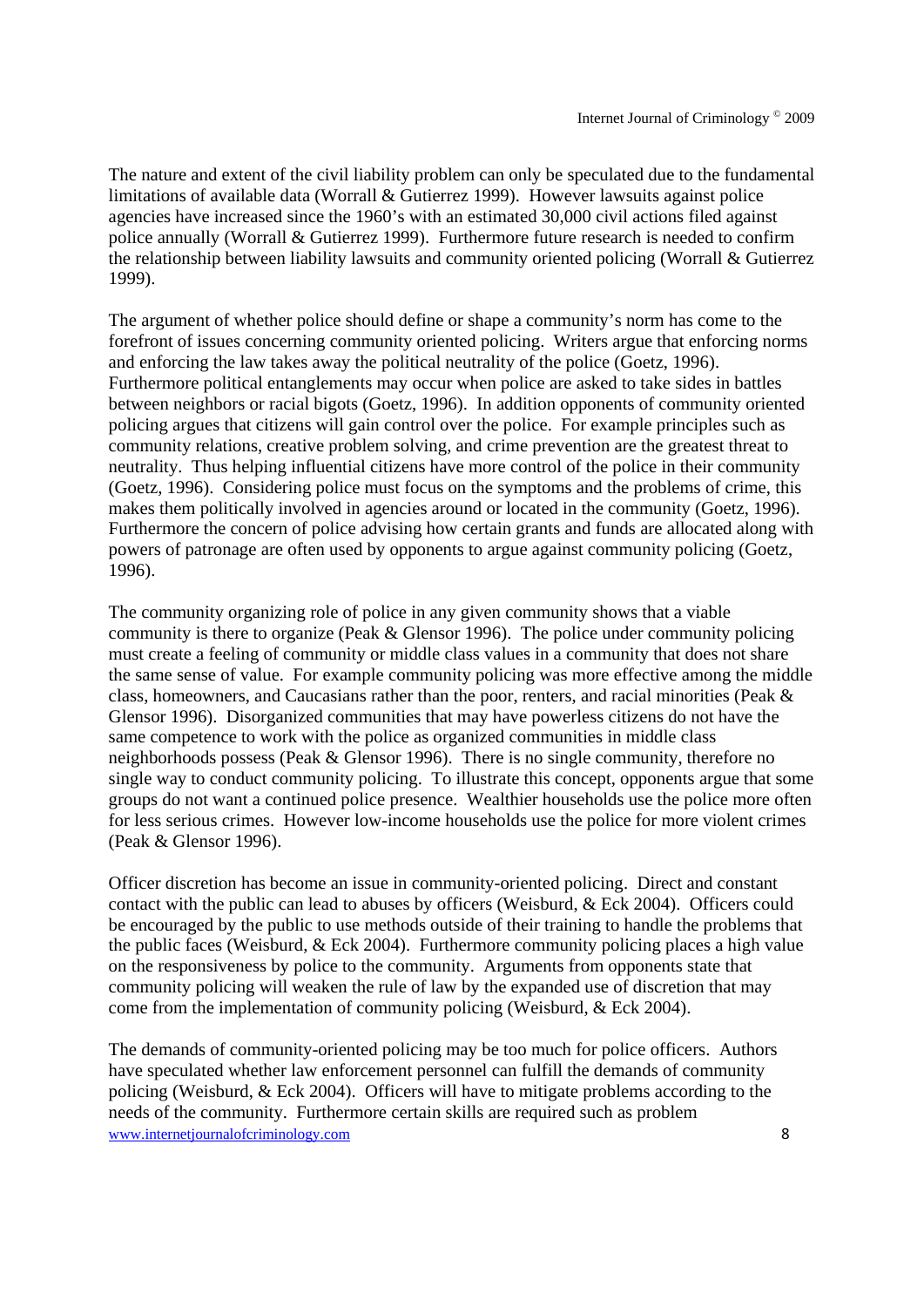conceptualization, program evaluation, synthesis and analysis of information, and action plans along with many others (Weisburd, & Eck 2004). In addition several studies have shown that these skills are enhanced by a college degree (Weisburd, & Eck 2004). The argument asserts that the selection criteria of officers should be changed or community policing should not be implemented (Weisburd, & Eck 2004).

Several skeptics argue that community policing is not a proper role for police. The argument is based on the notion that each and every community is different (Peak & Glensor 1996). They believe that not all people want the same law enforcement service or visibility. Several skeptics believe that community oriented policing is useless due to the policy of problem oriented policing. They want police to deal with problems and identify them while offering solutions (Peak & Glensor 1996).

Evaluations of community oriented policing are mixed. Problems with evaluation are common and frustrating to researchers (Peak & Glensor 1996). One of the problems is the purpose of the intervention that's going to be evaluated is not always specified. Furthermore certain results are not measurable such as quality of life. Surveys were conducted to understand if the public understanding of crime and fear of crime met law enforcement expectations (Peak & Glensor 1996). Results showed that the way in which they acted depended on the physical environment where citizens were located. (Peak & Glensor 1996). Research had mixed results with some showing positive effects of community oriented policing and others showing negative according to the city and implementation.

Future implications for community oriented policing looks promising. However many experiments based on great philosophy failed over time (Peak & Glensor 1996). The commitment to prognosticate the forthcoming of policing and civilization at large should not be restrained in design (Peak & Glensor 1996). We must focus on three primary subjects: 1. police administrations and supervisors with regard to their attitude and behavior toward community oriented policing; 2. the average police officer; 3. information systems and technology used for solving problems (Peak & Glensor 1996). The three primary subjects are paramount if the continuation of community oriented policing is to exist.

In post  $20<sup>th</sup>$  century society police administrators need to prepare their departments for continual innovation. Lamentably there is no enchiridion or prescript for police administrators to pursue that will assure the accomplishment of their contemporary transcendent endeavors (Peak & Glensor 1996). Furthermore continual change of organizational formation and adjustable management attitude is imperative if they are to prosper. Although there is no instruction on how to implement a successful administrative policy, research has revealed information that can help in the success of the administrator's policy (Peak & Glensor 1996). In addition research itself cannot help with all of the complex problems police face, however it offers guidance to assist in their endeavors (Peak & Glensor 1996).

Robust leadership is an essential element in regard to the future success of policing (Peak & Glensor 1996). Police administrators will need to encourage police officers to be innovative and grant them the liberty to make decisions on predicaments that arrive. Once administrators grant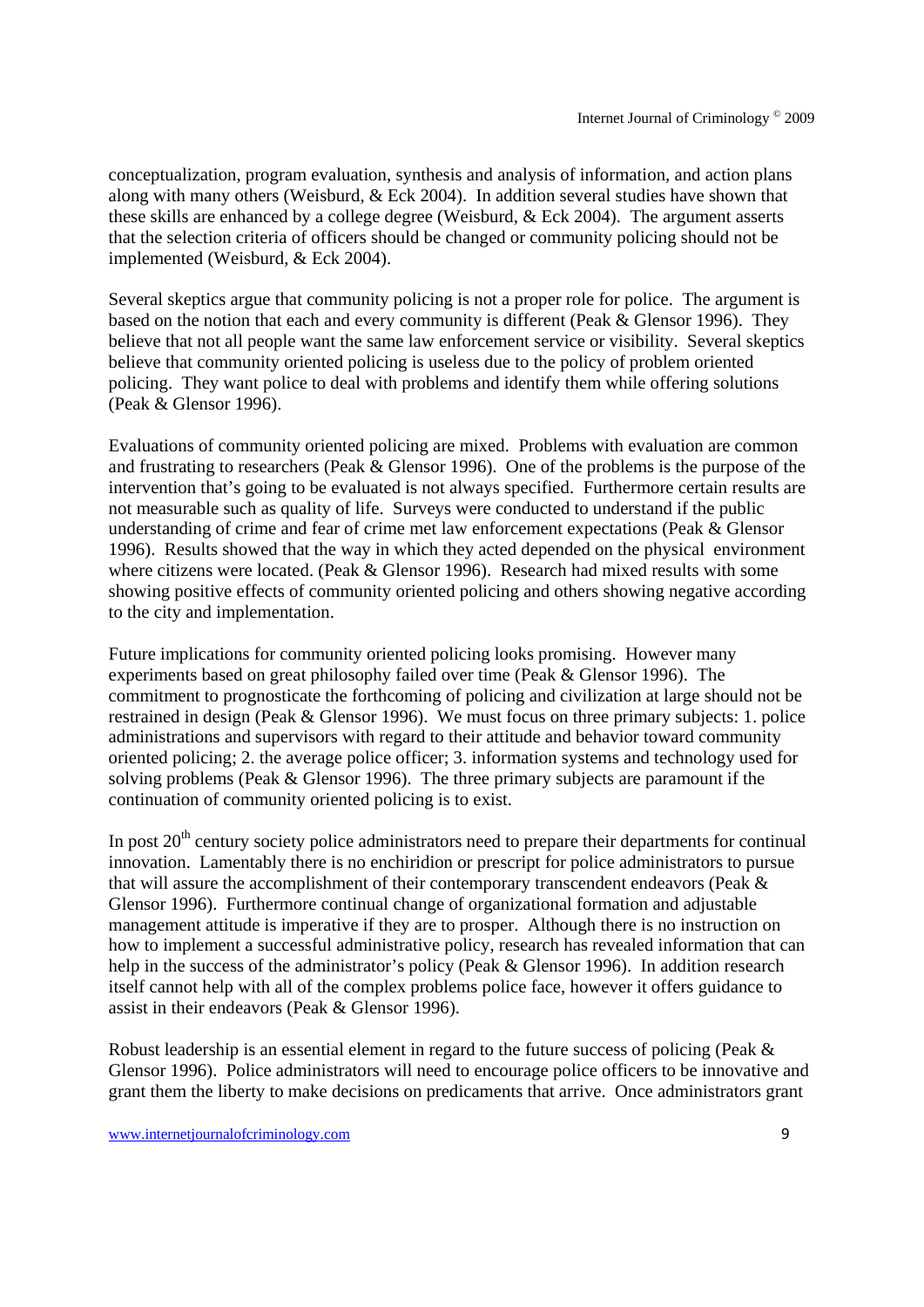liberty to their officers so they can resolve problems and become innovative the officers will be more prepared dealing with a complex and mercurial future (Peak & Glensor 1996).

An increasing number of police administrators are beginning to question whether the current bureaucracy will be able to operate in the future (Peak & Glensor 1996). Furthermore in the 1970's advisors of law enforcement organizations contend that the military bureaucratic system impeded the development of a professional police system (Peak & Glensor 1996). Disenchantment exists within the usual structure of police confederation. However the structure continues to work for several police administrators.

 Few officers have the skills needed to meet the demands of modern day policing. For example analysts are needed and demand will likely increase in the future (Peak & Glensor 1996). Additionally the majority of police officers don't have the necessary skills and technological history to shift into expert analysts. Furthermore problems with analysts start with employment considering that opportunities are easier to find outside of police departments rather than inside (Peak & Glensor 1996).

The past two decades of policing in America has been ingenious. Despite a reputation of police being resistant to change, officers were open to progressive ideas (Peak & Glensor 1996). However the more a police department changes the more it stays the same. For example most departments still embrace a paramilitary organization with unionization and civil service protection (Peak & Glensor 1996). The causes of such problems come from within the organization and it's resistance to innovation and any mercurial nature within the police department. Furthermore the police vs. society fallacy encourage resistance to change and stir a negative attitude toward any kind of openness (Peak & Glensor 1996). The future of community oriented policing will depend on the will of community leaders, politicians, and the police. In addition cooperation between all groups should be a top priority if success is abreast (Peak & Glensor 1996).

When concluding an analysis of community oriented policing race is important subject to consider in the conclusion. When police agencies are fully aware of the needs and inventiveness of a community they can use this knowledge to shape the rules of the police department (Burns, & Thomas 2005). Due to various ethnic groups having different reactions with certain features of community oriented policing the police should utilize the features that would improve citizen's outlook of the police in their community (Burns, & Thomas 2005). The unity between police and the community shall continue if police pursue a policy which corresponds with the needs of such community (Burns, Thomas 2005). Thus fully integrated models of community oriented policing can only exist if the community has trust in the police (Burns, & Thomas 2005).

www.internetiournalofcriminology.com 10 Grants play a major role when making considerations in community oriented policing. The electoral tension placed on mayors increases the prospect of them applying for short-term grants. Most mayors are focused on short term political gain rather than city managers in reformed cities (Choi, Turner, & Volden 2002). Mayors applied for grants at the same rate during elections and after elections. However some grant request depended on the mayor's term length and the electoral cycle (Choi, Turner, & Volden 2002).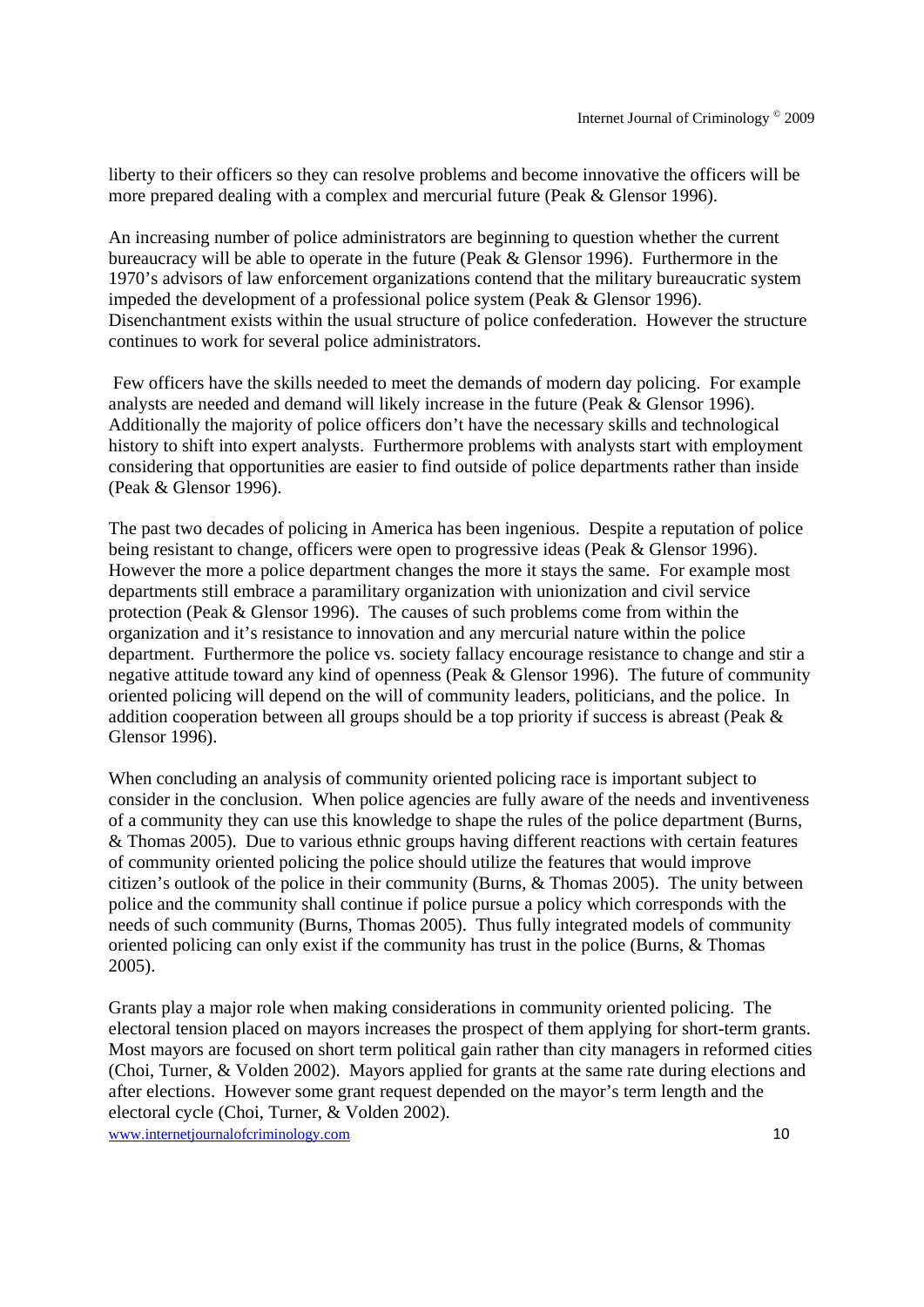National political considerations play a dramatic role in the response that the federal government gave when grants for community policing were requested by cities (Choi, Turner, & Volden 2002). Immediately prior to the 1996 election grant requests and grant awards increased. However after the election year community oriented policing grants fell dramatically (Choi, Turner, & Volden 2002). Democrats who were connected to the Clinton administration were more likely to receive an increase in community oriented policing funds. Additionally these funds were used to address policy goals and community needs (Choi, Turner, & Volden 2002). High crime towns and cities along with communities with limited resources in their police departments are more likely to request grants. Towns and cities that were successful in the past were more likely to request grants in the future (Choi, Turner, & Volden 2002).

A disappointing result is that cities with high minority populations are less likely to request grants and awarded fewer police officers in response to any modest request (Choi, Turner, & Volden 2002). Further research is needed to determine if minority pressures is the reason behind the lack of funding and requests or if it stems from a total disregard to protect minorities (Choi, Turner, & Volden 2002). With information known about grants, we as an intelligent society need to explore local and national considerations relating to community oriented policing grants (Choi, Turner, & Volden 2002).

Research suggests that local governments were more likely commit to the needs of the community than did federal officials. Furthermore federal officials reacted toward cities based on ideology rather than need (Choi, Turner, & Volden 2002). Whenever an election was needed in a city which had a mayor-council, grants were requested in the short term due to the beneficial impacts that they often have (Choi, Turner, & Volden 2002).

Research regarding lawsuits related to community oriented policing lacks the results to prove that community oriented policing is responsible for lawsuits. However results show that there should be a carful implementation of community oriented policing to prevent police agencies from receiving lawsuits (Worrall, & Gutierrez 2009). The understanding of civil liability is paramount if law enforcement agencies wish to avoid civil liability suits. Furthermore police agencies need to understand the community and help participate in activities that the community engages in (Worrall, & Gutierrez 2009).

Has community oriented policing worked? Community oriented policing has not received continuous or rigorous examination. Without continuous or rigorous examination community oriented policing cannot prove that it solely is the solution to police community relations (Peak, & Glensor 1996*).* Using surveys of the community and respecting the physical environment can help in the implementation of community oriented policing. Critics argue that methods in which researchers used are not enough to evaluate community oriented policing. For example measuring crime rates, clearance rates, and response time should not be the only method of community oriented policing research (Peak, & Glensor 1996*).* 

www.internetiournalofcriminology.com 11 Activities that police engage in everyday can affect community oriented policing therefore this reflection will end with the research findings of police activities. Research demonstrates that automotive patrol and criminal related incidences consumed one third of community officer's activities (Smith, Novak, & Frank 2001). Theorist of community oriented policing believe that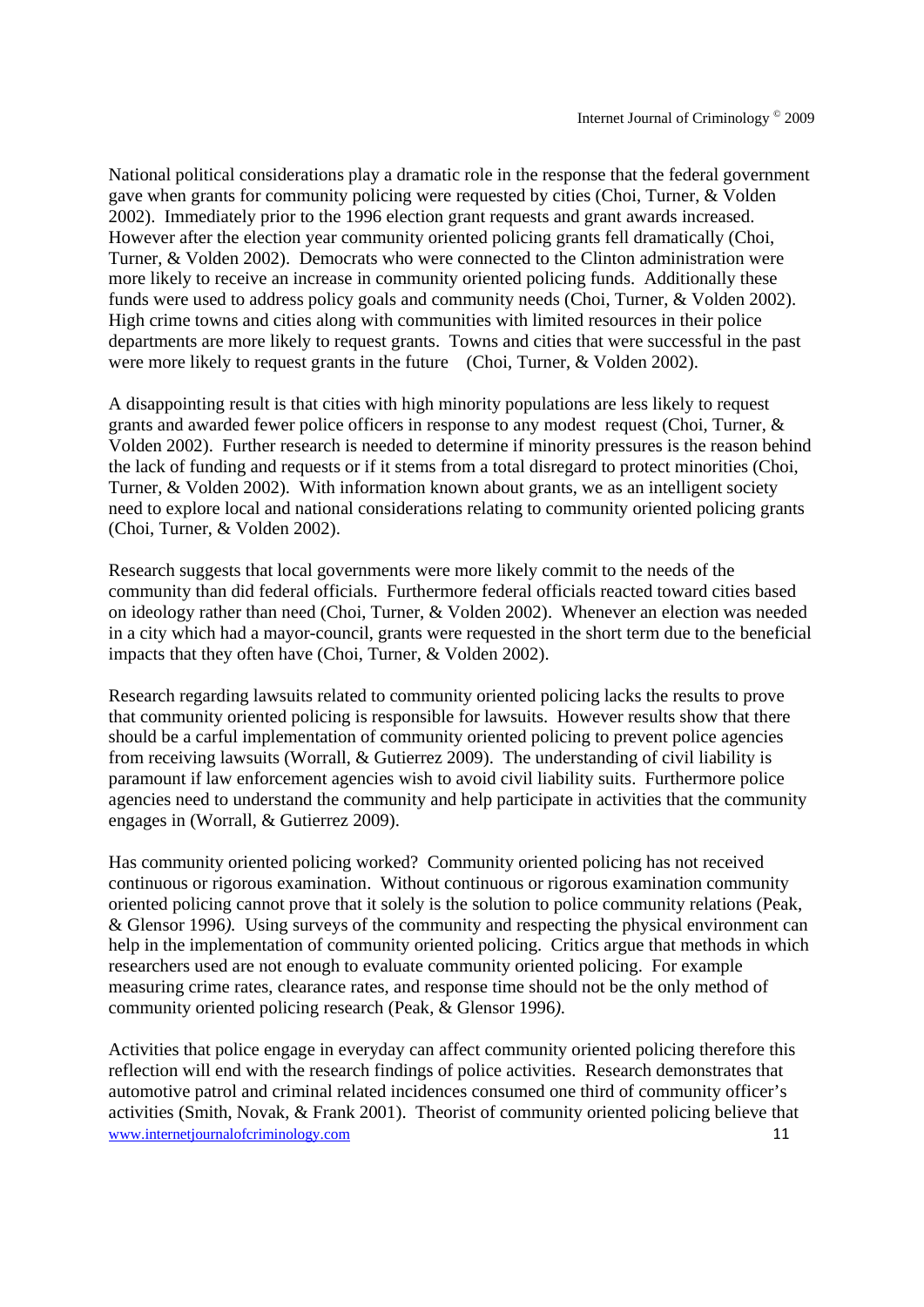officers would perform problem solving and community based services rather than an aggressive encounter (Smith, Novak, & Frank 2001). However officers make choices about how they work and will perform duties that will help maximize job satisfaction (Smith, Novak, & Frank 2001). Community police have major roles which could conflict with relations of the public. For example community police are officers and they still must enforce the laws such as arresting and controlling people (Smith, Novak, & Frank 2001). When it comes to fellow officers community officers may engage in traditional police activities to satisfy their peers. Additionally research has shown that a subculture which embraces group solidarity among the police can lead to violations of community oriented policing practices (Smith, Novak, & Frank 2001).

Research has shown that officers rely on policing for various reasons one in which is the social activities. As a result of social bonding police are more likely to be persuaded by peers to engage in traditional police methods rather community oriented methods (Smith, Novak, & Frank 2001). Furthermore community police officers respond to calls voluntarily in their district to prove legitimate among peers and have a since pride in doing "police work" (Smith, Novak, & Frank 2001).

Middle management can always be a cause in the destruction of community oriented policing. Line officers and supervisors are in positions to inexplicitly sabotage any form of community oriented policing. Management officers may view community policing as a threat and therefore seek the failure of such policy (Smith, Novak, & Frank 2001). However if community police administrators encouraged officers to participate in community policing morale increased.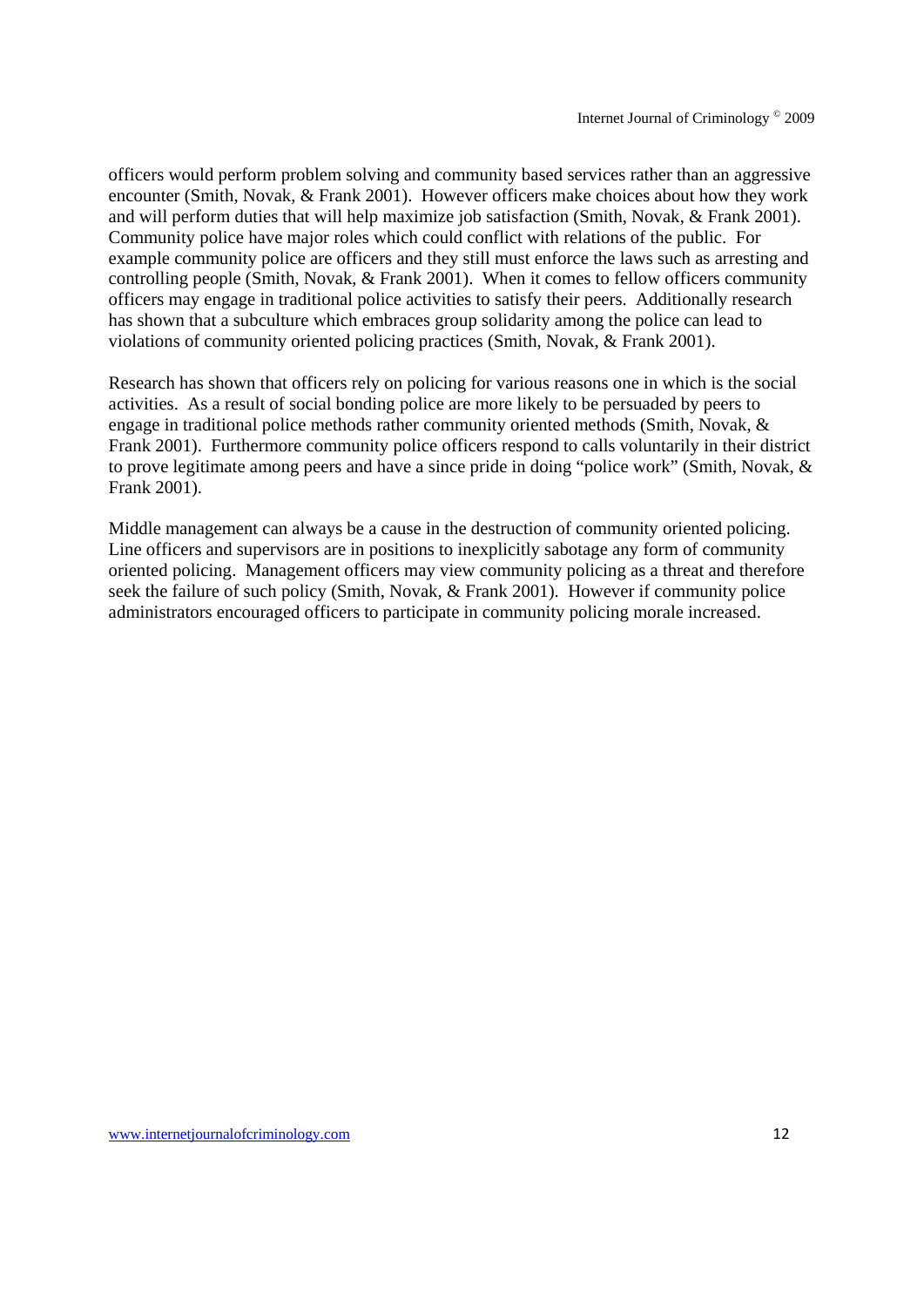## **REFERENCES**

Bennett, R., R. 1991. "Routine Activities: A Cross National Assessment of a Criminological Perspective". *The University of North Carolina press* 70(1): 147-163

Burns, P. F., & Thomas M., O. 2005. "Repairing the Divide: An Investigation of Community Policing and Citizen Attitudes Toward the Police by Race and Ethnicity." *Journal of Ethnicity in Criminal Justice* 3(1/2): 71-85

Choi, C., Turner C. C., & Volden C. 2002. "Means, Motive, and Opportunity: Politics, Community Needs, and Community Oriented Policing Services Grants." *American Politics research* 4: 423-455.

Das, D., K. 2005. "From the Editor-in-Chief". *Police Practice & Research* 6(4): 325-328

Dixon, B. 2004. "Community Policing: "Cherry Pie" or Melktert". *Society in transition 35(2): 251-272*

Giacomazzi, A., L. & Brody, D., C. 2004. "The effectiveness of external assessments in facilitating organizational change in law enforcement". *Policing* 27(1): 37-55

Gianakis, G., A. & Davis J., G. 1998. "Reinventing or repackaging public services: The Case of Community-Oriented Policing." *Public Administration Review* 58(6): 485-498

Goetz, E., G. 1996. "The US War on Drugs as Urban Policy." *International Journal of Urban & Regional Research* 20(3): 539-549

Hickman, M., J. 2008. "On The Context of Police Cynicism and Problem Behavior." *Applied Psychology in Criminal Justice* 4(1): 1-44

Innes, M. 2005. "What's Your Problem? Signal Crimes And Citizen-Focused Problem Solving." *Criminology & Public Policy* 4(2): 187-200

Marenin, O. 2004. "Police Training for Democracy 1." *Police practice & Research* 5(2): 107- 123

Peak, K. J., & Glensor, R. W. (1996*). Community Policing and Problem Solving*. Upper Saddle River, NJ: Prentice-Hall, Inc. Simon & Schuster.

Perrott, S., B. 1999. "Visible Minority applicant concerns and assessment of occupational role in the era of community-based policing". *Journal of Community & Applied Social psychology* 9(5) 339-353